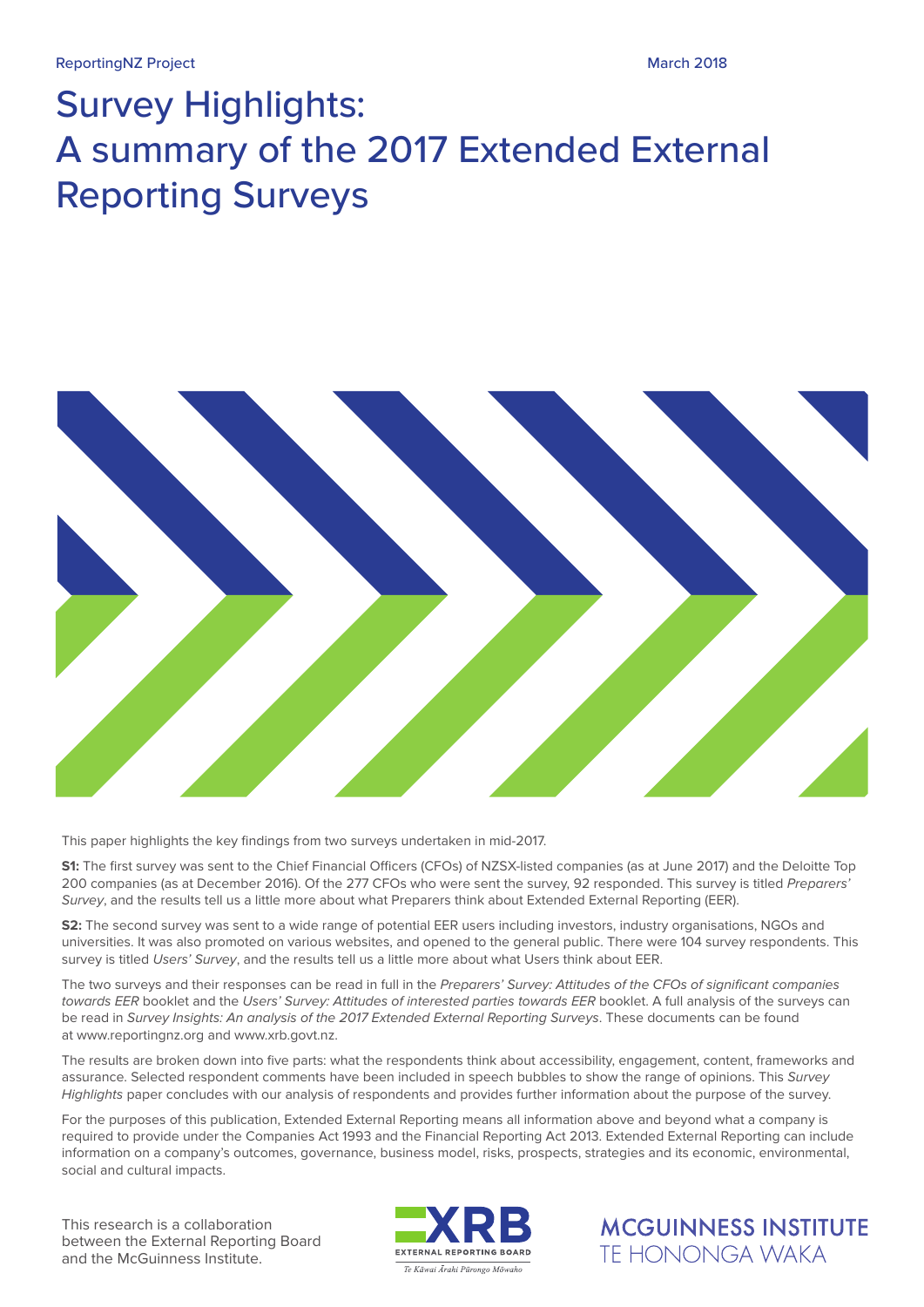#### **A. ACCESSIBILITY** | *Ability to find EER information*

of CFOs did not consider their companies 43% of CFOs did not consider their companies 63%

> **CFOs identified the following key challenges in preparing EER (Q15):**

- **63%** generating new information in-house
- **61%** sensitivity of information
- **60%** time constraints
- **56%** gathering available information in-house

indicated they applied concessions under s 211(3) 27% indicated they applied concessions under s 2<br>of the Companies Act and therefore did not<br>dialso information on the company's state disclose information on the company's state of affairs or governance (Q22). The main reason listed was to prevent competitors from having that information (Q23).

indicated they would support mandatory filing 53% indicated they would support mandatory filing<br>
for both listed and non-listed company annual<br>
sports on the Companies Office website (O2) reports on the Companies Office website (Q29).

#### **B. ENGAGEMENT** | *Communication with stakeholders*

87% 21%

thought their company should engage with 74% thought their company should engage with<br>shareholders every 12 months or less (Q17).

> thought their company should contact members of civil society every 6–12 months (Q17).

indicated that the biggest opportunity in preparing an annual report was to communicate with shareholders (Q8).

of Users did not consider EER information to be easily accessible (Q14). **95%** of Users indicated they primarily access EER in an annual report (Q15).

*'NZ is quite a few years behind best practice.'– User comment (Q14)*

*'[If] disclosed on a central depository, it would be easily accessible for all companies. However, it is primarily the company's information, and they demonstrate ownership by having it on their website.' – User comment (Q20)*

85% indicated they access annual reports on the for-<br>85% profit entity's website, while 23% indicated they profit entity's website, while 23% indicated they access annual reports on the Companies Office website (Q16).

### **1. Both Preparers and Users welcome mandatory filing of annual reports.**

It is a simple way to improve access to EER information disclosed in annual reports.

71%

said they had never been contacted about their information needs (Q17), BUT **33%** said they would like to be contacted 'as needed' by a company (Q22).

**2. Preparers and Users have different views over whether the audience should remain the shareholders or be extended to stakeholders.**

Wider engagement ensures all stakeholders can obtain relevant EER information.

#### **C. CONTENT** | *Elements of EER disclosure*

90% considered governance to be an important/very important disclosure important/very important disclosure in an annual report (Q12).



thought governance information was important/very important to disclose (Q6), BUT only **68%** considered it to be reported on well (Q9).

*Q: Do you think it is important/very important to disclose information on the following four capitals in EER?*

| 56% Natural capital (Q12)<br>$\hspace*{1.5cm} \xrightarrow{\hspace*{1.5cm}} \hspace*{1.5cm} \xrightarrow{\hspace*{1.5cm}} \hspace*{1.5cm} \xrightarrow{\hspace*{1.5cm}} \hspace*{1.5cm} \xrightarrow{\hspace*{1.5cm}} \hspace*{1.5cm} \xrightarrow{\hspace*{1.5cm}} \hspace*{1.5cm} \xrightarrow{\hspace*{1.5cm}} \hspace*{1.5cm} \xrightarrow{\hspace*{1.5cm}} \hspace*{1.5cm} \xrightarrow{\hspace*{1.5cm}} \hspace*{1.5cm} \xrightarrow{\hspace*{1.5cm}} \hspace*{1.5cm} \xrightarrow$ | 87% | Natural capital (Q6),<br>BUT only 33% considered it to be reported on well (Q9)  |
|-------------------------------------------------------------------------------------------------------------------------------------------------------------------------------------------------------------------------------------------------------------------------------------------------------------------------------------------------------------------------------------------------------------------------------------------------------------------------------------------|-----|----------------------------------------------------------------------------------|
| 53% Human capital (Q12)<br>$\hspace*{1.5cm} \longrightarrow \hspace*{1.5cm}$                                                                                                                                                                                                                                                                                                                                                                                                              | 86% | Human capital (Q6),<br>BUT only 33% considered it to be reported on well (Q9)    |
| $46\%$ Economic capital (Q12) $\longrightarrow$                                                                                                                                                                                                                                                                                                                                                                                                                                           | 84% | Economic capital (Q6),<br>BUT only 31% considered it to be reported on well (Q9) |
| $42\%$ Social capital (Q12)<br>$\hspace*{1.5cm} \ldots \hspace*{1.5cm} \ldots \hspace*{1.5cm} \ldots \hspace*{1.5cm} \ldots \hspace*{1.5cm} \ldots \hspace*{1.5cm} \ldots \hspace*{1.5cm} \ldots \hspace*{1.5cm} \ldots \hspace*{1.5cm} \ldots \hspace*{1.5cm} \ldots \hspace*{1.5cm} \ldots \hspace*{1.5cm} \ldots \hspace*{1.5cm} \ldots \hspace*{1.5cm} \ldots \hspace*{1.5cm} \ldots \hspace*{1.5cm} \ldots \hspace*{1.5cm} \ld$                                                      | 75% | Social capital (Q6),<br>BUT only 24% considered it to be reported on well (Q9)   |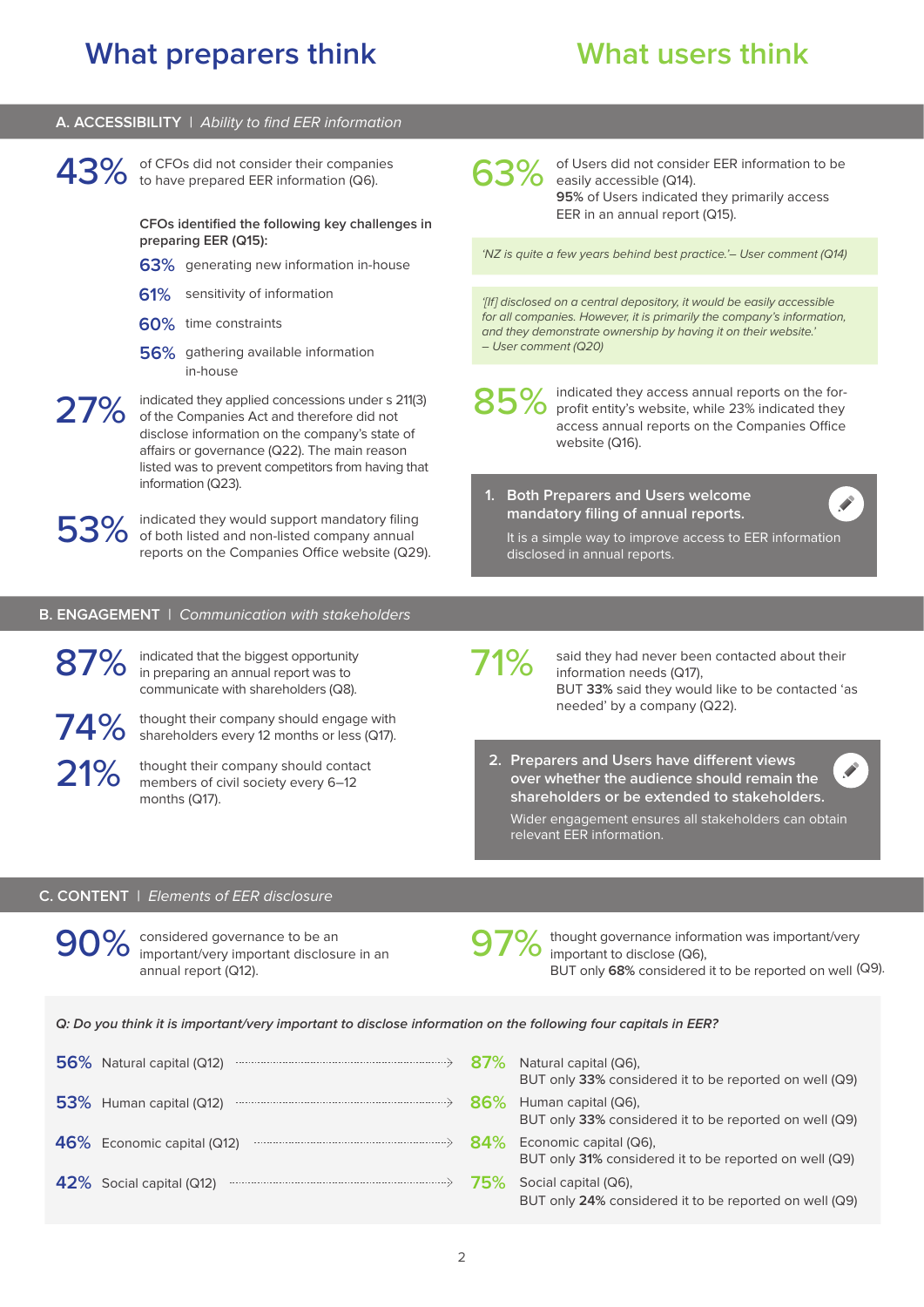## **C. CONTENT CONT.** | *Elements of EER disclosure*

| Q: Do you think it is important/very important to disclose the following performance details in EER?                                                                                     |                                                                                                    |  |  |  |
|------------------------------------------------------------------------------------------------------------------------------------------------------------------------------------------|----------------------------------------------------------------------------------------------------|--|--|--|
| $69\%$ Reporting back on goals/performance (Q13) $\longrightarrow$ $94\%$ Reporting back on goals/performance (Q7),                                                                      | BUT only 45% considered it to be reported on well (Q10)                                            |  |  |  |
|                                                                                                                                                                                          | $95\%$ Reporting on goals/targets (Q7),<br>BUT only 54% considered it to be reported on well (Q10) |  |  |  |
| 63% Strategies to achieve goals (Q13)                                                                                                                                                    | 95% Strategies to achieve goals (Q7),<br>BUT only 42% considered it to be reported on well (Q10)   |  |  |  |
|                                                                                                                                                                                          | Reporting back on goals/performance                                                                |  |  |  |
| 3. Both Preparers and Users welcome reporting<br>on goals, strategies and targets, but Users<br>want more information than Preparers provide.                                            |                                                                                                    |  |  |  |
| Users do not think this information is reported on well.                                                                                                                                 |                                                                                                    |  |  |  |
|                                                                                                                                                                                          |                                                                                                    |  |  |  |
| 4. Industry statistics are increasingly seen as a<br>key requirement.<br>They enable comparability between companies/industries<br>and contribute to a deeper understanding of risks and |                                                                                                    |  |  |  |
| trends over time.                                                                                                                                                                        | Strategies to achieve goals<br>Reporting on goals/targets                                          |  |  |  |

*Q: Do you think it is important/very important to disclose the following statistics in EER?*

|     | 77% Total deaths as a result of work (Q14)                                                                                                                                                                                                                                                         | 93% Total deaths as a result of work (Q8).<br>BUT only 37% considered it to be reported on well (Q11)             |
|-----|----------------------------------------------------------------------------------------------------------------------------------------------------------------------------------------------------------------------------------------------------------------------------------------------------|-------------------------------------------------------------------------------------------------------------------|
|     | $\hspace*{1.5cm} \ldots \hspace*{1.5cm} \ldots \hspace*{1.5cm} \ldots \hspace*{1.5cm} \ldots \hspace*{1.5cm} \ldots \hspace*{1.5cm} \ldots \hspace*{1.5cm} \ldots \hspace*{1.5cm} \ldots \hspace*{1.5cm} \ldots \hspace*{1.5cm} \ldots \hspace*{1.5cm}$<br>76% Total company income tax paid (Q14) | 88% Total company income tax paid (Q8),<br>BUT only 59% considered it to be reported on well (Q11)                |
|     | $68\%$ Total injuries/illnesses as a result of work (Q14) $\longrightarrow$                                                                                                                                                                                                                        | 87% Total injuries/illnesses as a result of work (Q8),<br>BUT only 36% considered it to be reported on well (Q11) |
|     | 68% Number of full-time equivalents (FTEs) (Q14)<br>$\ldots \ldots \ldots \ldots \ldots \ldots \ldots \ldots \ldots \ldots \ldots \ldots$                                                                                                                                                          | 85% Number of full-time equivalents (FTEs) (Q8),<br>BUT only 53% considered it to be reported on well (Q11)       |
|     | 61% Breaches of air pollution standards (Q14)                                                                                                                                                                                                                                                      | 84% Breaches of air pollution standards (Q8),<br>BUT only 8% considered it to be reported on well (Q11)           |
|     | $\hspace{1cm} \dots \hspace{1cm} \dots \hspace{1cm} \dots \hspace{1cm} \dots \hspace{1cm} \dots \hspace{1cm} \dots \hspace{1cm} \dots \hspace{1cm} \dots \hspace{1cm} \dots \hspace{1cm} \dots \hspace{1cm} \dots$<br>60% Breaches of water quality standards (Q14)                                | 86% Breaches of water quality standards (Q8),<br>BUT only 12% considered it to be reported on well (Q11)          |
|     | 54% Number of employees by gender (Q14)                                                                                                                                                                                                                                                            | 70% Number of employees by gender (Q8),<br>BUT only 37% considered it to be reported on well (Q11)                |
|     | 53% Total greenhouse gas emissions (Q14)                                                                                                                                                                                                                                                           | 79% Total greenhouse gas emissions (Q8),<br>BUT only 18% considered it to be reported on well (Q11)               |
|     | 42% Number of stakeholders engaged (Q14)                                                                                                                                                                                                                                                           | 69% Number of stakeholders engaged (Q8),<br>BUT only 23% considered it to be reported on well (Q11)               |
|     | 36% Number of cyber security breaches (Q14)                                                                                                                                                                                                                                                        | 77% Number of cyber security breaches (Q8),<br>BUT only 9% considered it to be reported on well (Q11)             |
| 31% |                                                                                                                                                                                                                                                                                                    | 66% Amount of nitrogen used (Q8),<br>BUT only 8% considered it to be reported on well (Q11)                       |
|     | 18% Average payment period in days (Q14)                                                                                                                                                                                                                                                           | $50\%$ Average payment period in days (Q8),<br>BUT only 14% considered it to be reported on well (Q11)            |
| 17% | Types and numbers of animals in care (Q14)                                                                                                                                                                                                                                                         | 49% Types and numbers of animals in care (Q8),<br>BUT only 10% considered it to be reported on well (Q11)         |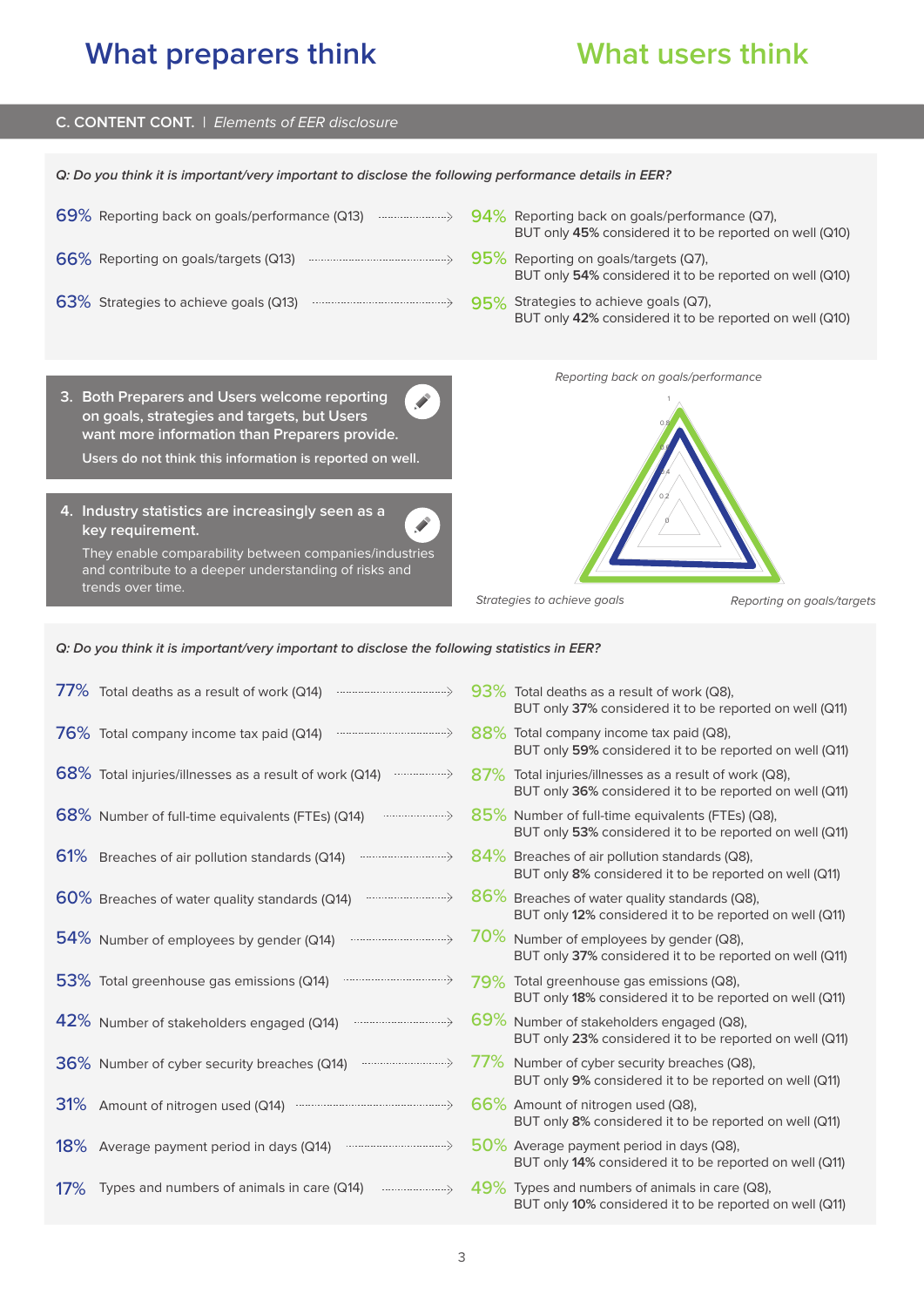#### **C. CONTENT CONT.** | *Elements of EER disclosure*

85% indicated future orientation was an important/<br>85% very important disclosure (Q12). very important disclosure (Q12).

*Other comments: 'As a subsidiary of a foreign-listed company, we report to external stakeholders under our group-wide approach rather than a market-specific [approach] and therefore provide limited information at a local market level.'– Preparer comment (Q12)*

*Other comments: 'Key stakeholders [are] viewed as owners. Other mechanisms [are] in place to report to these stakeholder groups [these statistics] that sit outside of the financial reporting frameworks.'– Preparer comment (Q12)*

*Other comments: 'My experience of reporting risks has been that whenever government organisations get involved, the usefulness tends to get diluted and generalised.'– Preparer comment (Q12)*



indicated future orientation was an important/ very important disclosure (Q6), BUT only **56%** thought future orientation was being reported on well (Q9).

*Yes: 'For understanding the longer-term health and prospects of the for-profit entity.'– User comment (Q5)*

92%

accessed EER information to understand the company's business model (Q5).

accessed EER information to understand the company's strategies and future prospects (Q5). 92%

accessed EER information to make judgments about the operations and wider impacts of the company (Q5). 90%

**Users indicated that over the next five years they expected to use EER for:** 

- making investment decisions (Q21) **33%**
- making informed judgments about the operations and wider impacts of the company (Q21) **26%**

*Other comments: 'Assess the sustainability, integrity, ethics and reliability of an entity based on all of the above for the purpose of building and establishing partnerships or relationships and responding to needs for development and improvement including research and development activities and opportunities.'– User comment (Q21)*

**5. Future orientation information is an emerging key requirement.**

It delivers better decision making for existing and potential investors, government and other stakeholders.

#### **D. FRAMEWORKS** | *Legislation, rules and guidance*

of CFOs' survey results suggested that they used an external reporting framework when 23% of CFOs' survey resu<br>preparing EER (Q9).\*

**Preparers' Survey results suggested that they were not aware of the following frameworks (Q11):\***

- Global Reporting Initiative (GRI) **84%**
- AccountAbility **96%**
- Accounting for Sustainability (A4S) **83%**
- International Integrated Reporting Council (IIRC) **91%**

\*Please note: Respondents who skipped these questions were assumed to be unaware of the listed frameworks. See *Survey Insights* for further information. <sup>0</sup>

**6. Preparers are not aware of the range of EER frameworks available.** 

While some are very proactive in seeking out alternative ways to provide EER, others are not interested.

#### **7. Preparers and Users have different views over whether EER should remain voluntary or move towards a more mandatory approach.**

In an increasingly complex world, Users want to make decisions based on timely, reliable, relevant and comparable EER information.



### **8. XRB is the favoured standard-setter.**

Both Preparers and Users look to the XRB for EER guidance or mandatory requirements.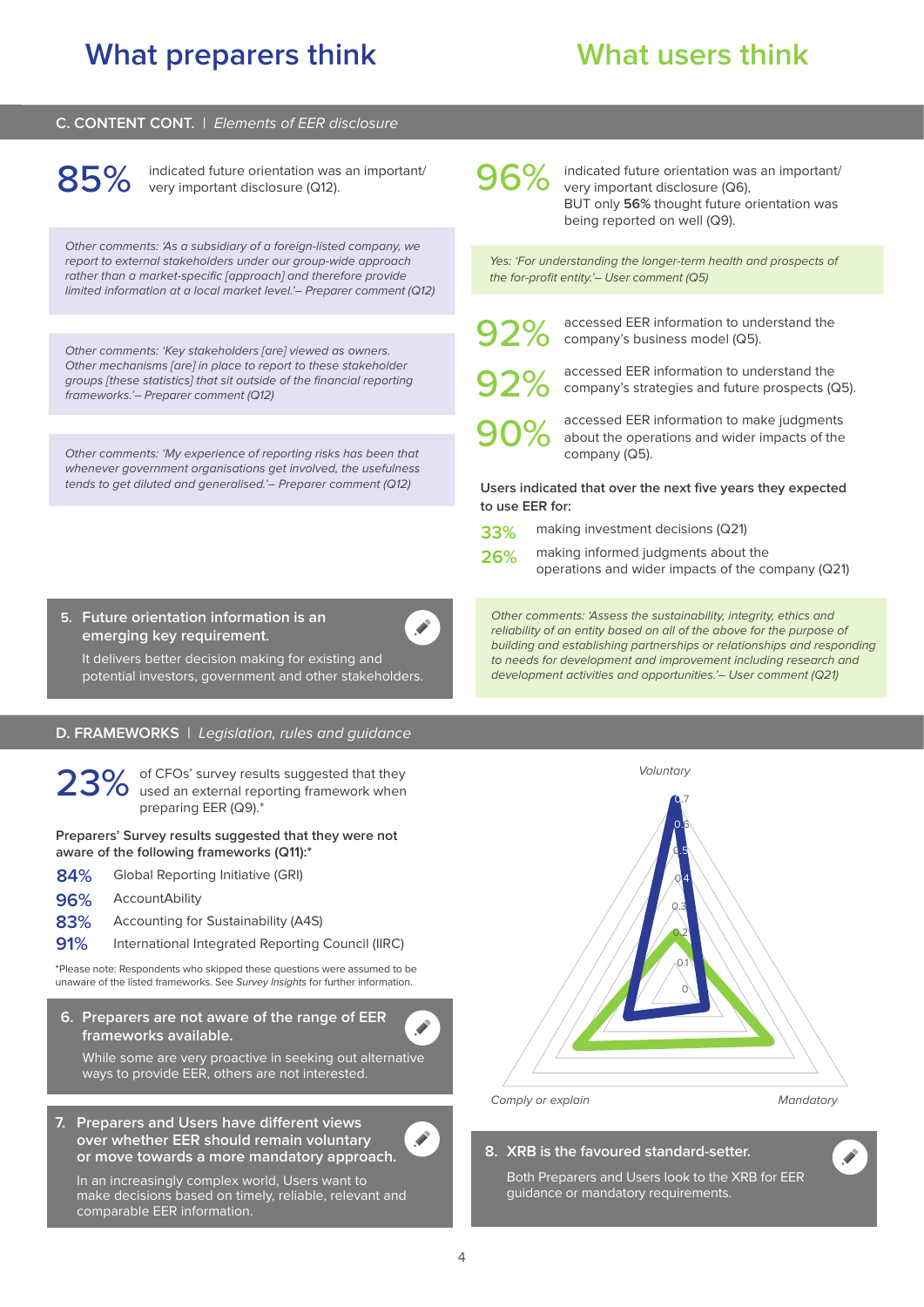#### **D. FRAMEWORKS CONT.** | *Legislation, rules and guidance*

| Q: Should EER be mandatory, 'comply or explain' or voluntary? |                                                             |  |                        |  |
|---------------------------------------------------------------|-------------------------------------------------------------|--|------------------------|--|
|                                                               | $68\%$ Voluntary (Q20)                                      |  | $20\%$ Voluntary (Q24) |  |
| <b>20%</b>                                                    | Comply or explain (Q20) <b>Comply</b> or explain (Q24)      |  |                        |  |
| 13%                                                           | Mandatory (Q20) manuscritics and all the SO Mandatory (Q24) |  |                        |  |
|                                                               |                                                             |  |                        |  |
| Q: If EER became expected practice, who should set guidance?  |                                                             |  |                        |  |
| <b>51%</b>                                                    | $FMA (Q18)$                                                 |  | $31\%$ FMA (Q23)       |  |
| 47%                                                           |                                                             |  |                        |  |
| 44%                                                           |                                                             |  |                        |  |
| <b>21%</b>                                                    | NZX (Q18) $\longrightarrow$ 23% NZX (Q23)                   |  |                        |  |
|                                                               |                                                             |  |                        |  |
| Q: If EER became mandatory, who should set the requirements?  |                                                             |  |                        |  |
| 45%                                                           | XRB (Q21) $\longrightarrow$ 41% XRB (Q25)                   |  |                        |  |
| <b>20%</b>                                                    | FMA (Q21) $\cdots$ FMA (Q25)                                |  |                        |  |
| 18%                                                           |                                                             |  |                        |  |
| 11%                                                           | NZX (Q21) $\cdots$ 11%                                      |  | NZX (Q25)              |  |
|                                                               |                                                             |  |                        |  |

#### **E. ASSURANCE** | *Verification, reliability and trust*

thought that EER should be independently  $56\%$  thought that E

*Yes: 'Must be reliable to avoid temptation to fluff.'– Preparer comment (Q19)*

*No: 'Compliance cost would be an unnecessary burden and barrier to completion.'– Preparer comment (Q19)*

thought they [the CFO] should sign off the  $36\%$  thought they [the CFO] shows financial statements (Q27).

*Yes: 'I believe it is a reasonable stance to take. It feels like common sense.'– Preparer comment (Q27)*

*No: 'Directors should sign. I would expect that they would seek their own representation from the CFO and CEO.'– Preparer comment (Q27)*

**9. Independent assurance is an emerging key requirement for EER information.**



It inspires trust which enables companies to build good relationships with stakeholders, including suppliers, consumers and the wider public.



thought that EER should be independently assured (Q26).

*Yes, for credibility and assurance: 'In my experience, company systems for reporting this information are not mature and they are more prone to error. I have assured a number of sustainability reports and have identified contextual errors, issues of balance that need to be addressed and potential bias towards a more positive story. The board is responsible for the content of such a report and needs to have independent assurance (as do the users) that the data is faithfully represented and reporting principles have been applied.'– User comment (Q26)*

*Other comments: 'The extended reporting will be varied across entities and industries and will be very difficult to standardise and assure. Any assurance process will add time, cost and complexity to an organisation. Emphasis should be placed on improving and standardising disclosures.'– User comment (Q26)*

*Other comments: 'The extent to which an entity is transparent is evidence of itself from my perspective – tells you a lot about an organisation's culture and commitment.'– User comment (Q26)*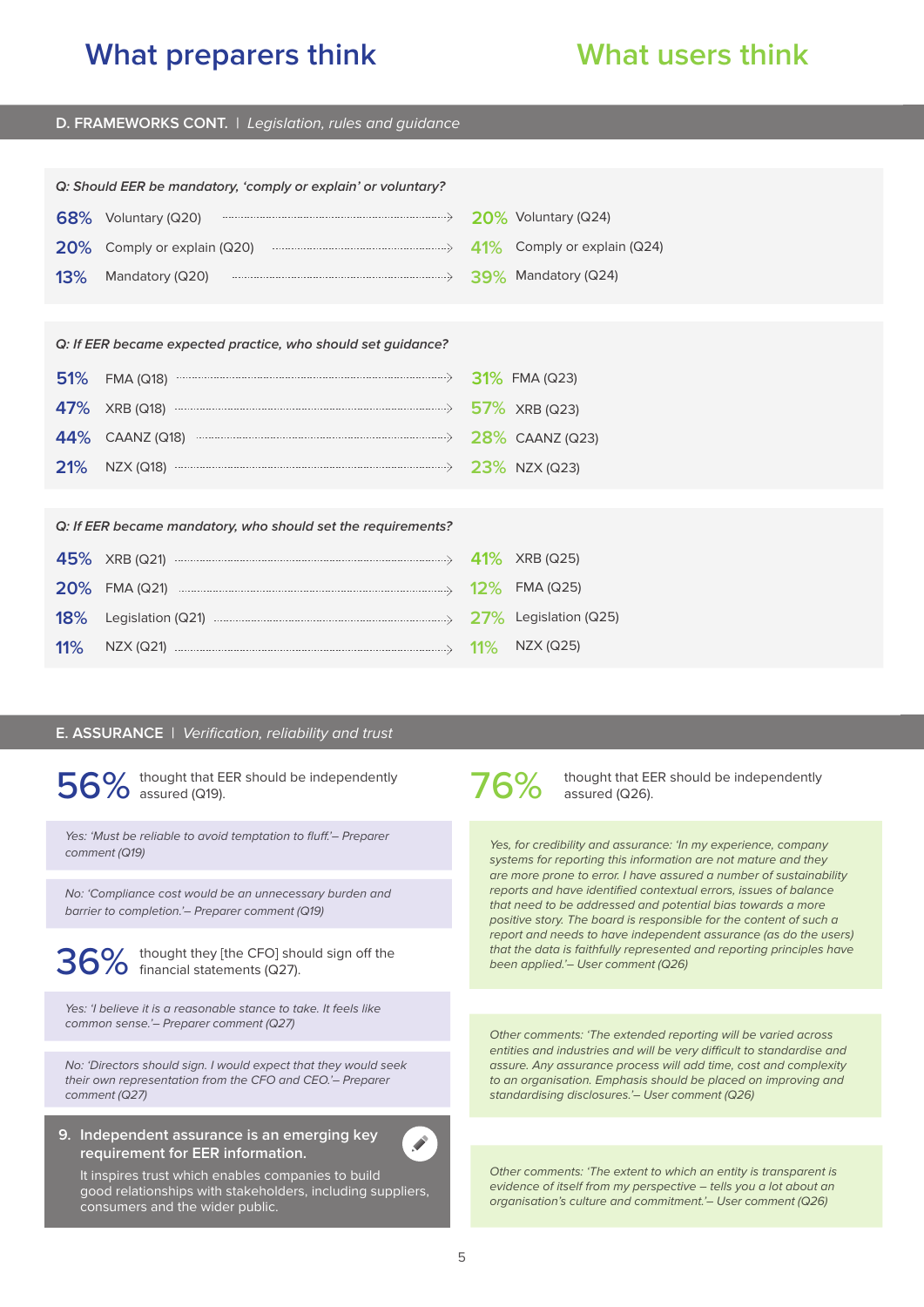## Respondents by primary activity or capacity and reason for interest

### S1: Preparers' areas of primary activity

Education and training Public administration and safety Administrative and support services Professional, scientific and technical services Rental, hiring and real estate services Financial and insurance services Information media and telecommunications Transport, postal and warehousing Wholesale trade Retail trade Mining Manufacturing Health care and social assistance Electricity, gas, water and waste services Construction Arts and recreation services Agriculture, forestry and fishing Accommodation



 $\blacksquare$ Number of Preparers [N=92]

### S2: Users' capacities and reasons for interest

Shareholder Prospective investor Portfolio investor/fund manager Regulator Credit rating agency Banker Insurer Consumer Central government Employee Neighbour Councillor Member of civil society Supplier NGO Researcher/academic Accountant Consultant



Note: Both Preparers and Users could select more than one option in this section. Responses to the questions throughout the survey may therefore be a response from more than one industry or capacity.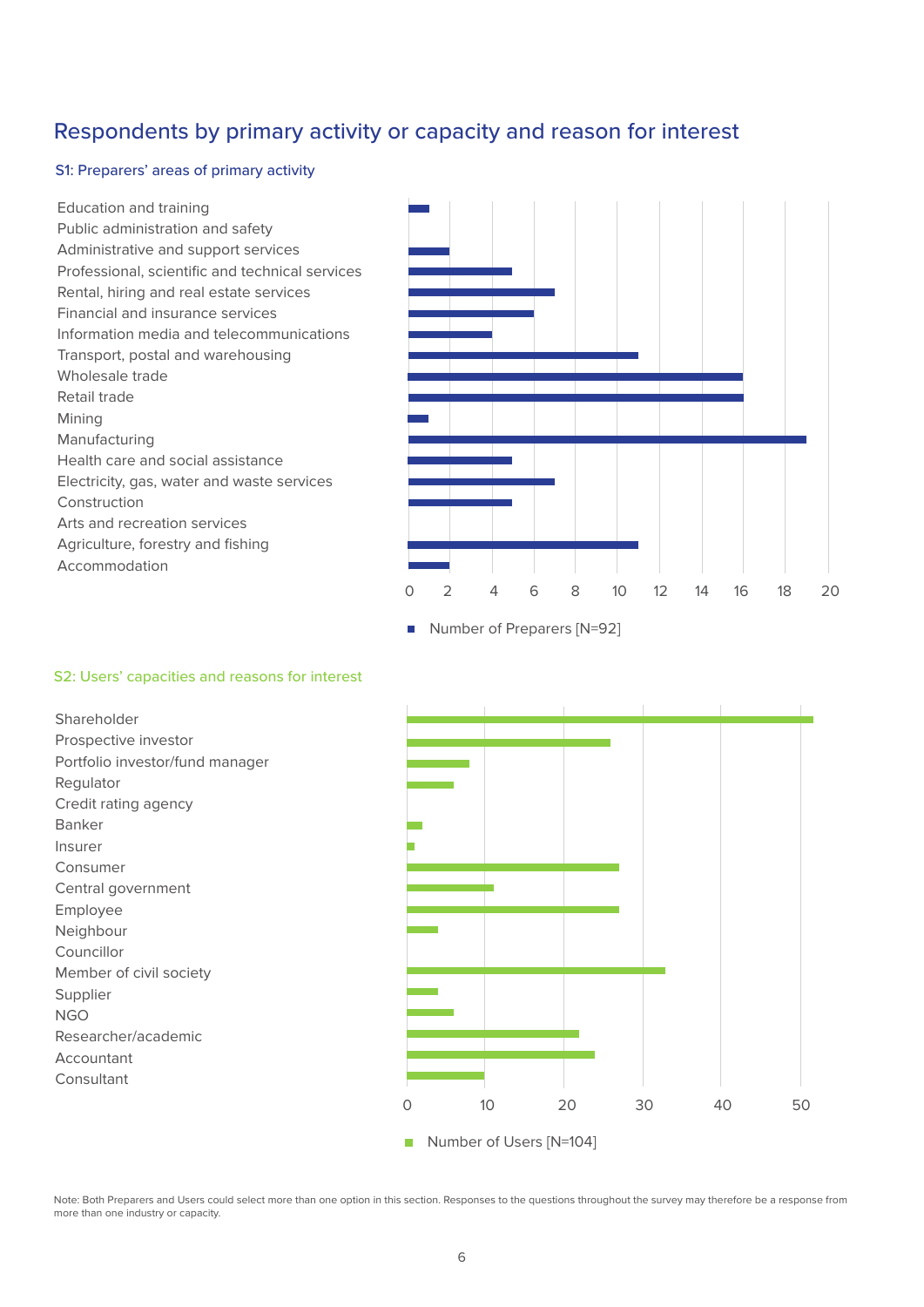## Why the two surveys?

The *Preparers' Survey* and *Users' Survey* explored the current and future landscape of reporting in New Zealand and the usefulness of corporate reporting for public decision making. We were interested in the threshold (criteria) that determines which companies should have to report what information (content), to whom this information is disclosed (accessibility) and whether corporate reporting is meeting the needs of users.

**With this in mind, the surveys aimed to:**

- a) raise awareness about the importance of non-financial information,
- b) learn more about what is and is not working in the current reporting landscape and
- c) understand the barriers to and enablers of Extended External Reporting.

These two surveys asked respondents to tell us about the challenges and opportunities that currently exist for Preparers and Users of Extended External Reporting. The goal was to identify what Preparers want and Users need. Getting the balance right between their conflicting needs and wants often comes down to discussions over the cost of preparing information and the desire to keep certain information private for competitive reasons. However, companies' licences to operate must be considered within the wider context of technological and sociological change.

These surveys highlight the current state of play of Extended External Reporting in New Zealand. They illustrate the gaps between Preparers and Users from the lens of the public good: what is good for the company, the investor, the citizen and the country.

These surveys were a collaboration between the External Reporting Board and the McGuinness Institute. We hope this highlights summary will be used as a tool to inform CFOs and company boards, industry organisations, standard-setters, policy makers and other innovators. All four documents below can be found at www.reportingnz.org and www.xrb.govt.nz.

# About XRB

The External Reporting Board (XRB) is an independent Crown Entity responsible for financial reporting strategy and for accounting, and auditing and assurance standardsetting in New Zealand. The XRB aims to engender trust and confidence in New Zealand organisations' external reporting, assist organisations across the for-profit, public and not-for-profit sectors to compete internationally and to enhance their accountability to stakeholders.

## About McGuinness Institute

The McGuinness Institute is a non-partisan think tank working towards a sustainable future for New Zealand. The Institute undertakes research and analysis with a view to contributing to a national conversation on New Zealand's long-term future.

### **Wendy McGuinness BCom, FCA, MBA (Author)**

Reporting for the common good is a thread that runs through Wendy's career. In 1988 she prepared a report, *Implementation of Accrual Accounting for Government Departments*, for the New Zealand Treasury. In 2002 she was a member of the New Zealand Institute of Chartered Accountants' Taskforce on Sustainable Development Reporting. This led to the formation of the National Sustainable Development Reporting Committee in 2003– 2004, of which Wendy became Chair. She was a judge of the Sustainability Awards from 2004–2009. In 2004 she set up the McGuinness Institute, which in 2011 published the *Integrated Annual Report Survey of New Zealand's Top 200 Companies: Exploring Responses from Chief Financial Officers on Emerging Reporting Issues.*

The research team included: Isabella Smith, BA; Sally Hett, BA; Karri Shaw, BCom; and Madeleine Foreman, LLB (Hons)/BA.

# Special thanks

Thank you to all the survey respondents. It was important to hear your thoughts and ideas on Extended External Reporting. The team at the McGuinness Institute would also like to thank the External Reporting Board and, in particular, Lay Wee Ng for her feedback and guidance on this work.



*(This document)*

## Publications in this series